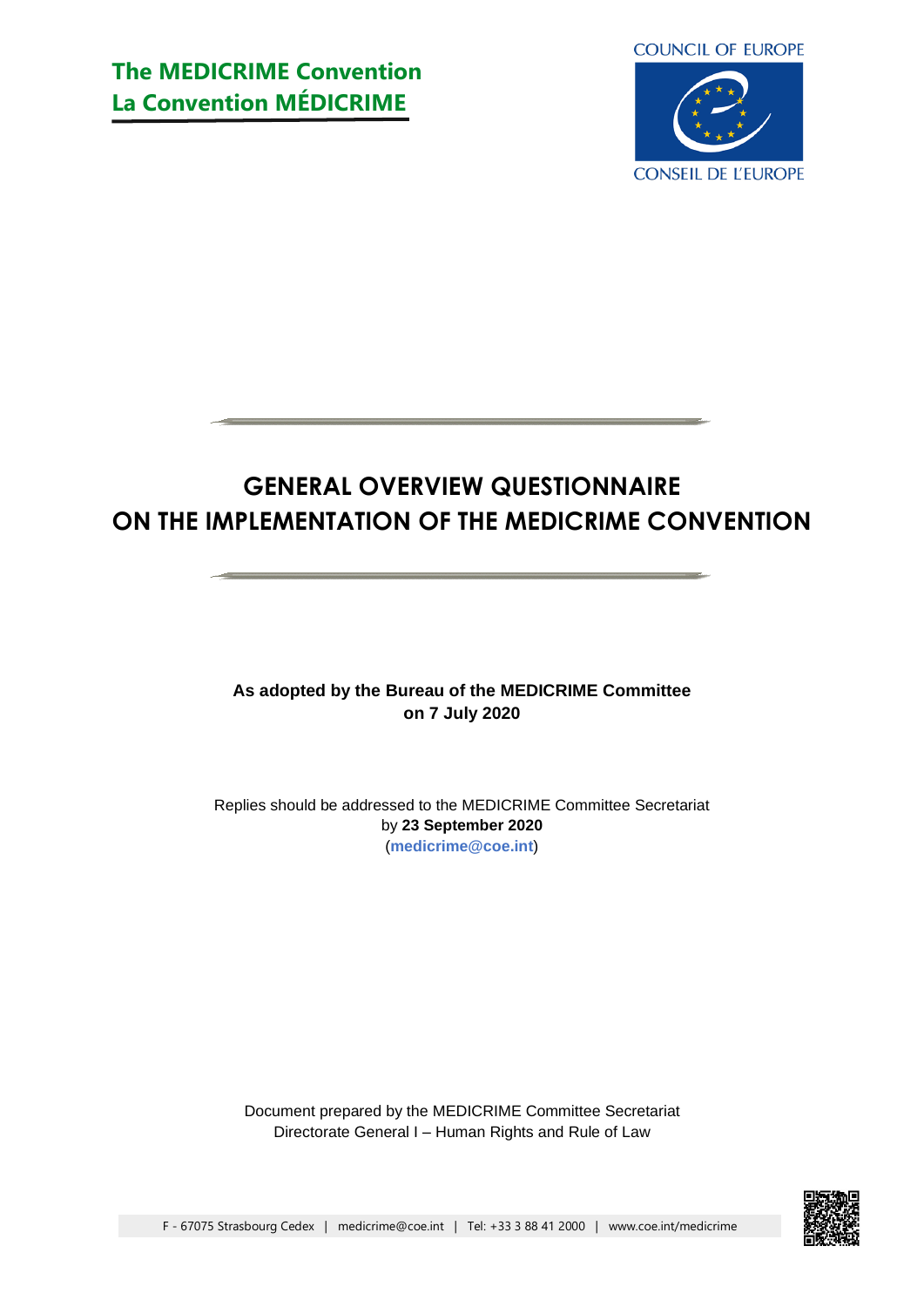# **TABLE OF CONTENTS**

| L.          |                                                                                                                            |
|-------------|----------------------------------------------------------------------------------------------------------------------------|
| Ш.          |                                                                                                                            |
| III.        |                                                                                                                            |
|             |                                                                                                                            |
|             |                                                                                                                            |
|             |                                                                                                                            |
|             |                                                                                                                            |
|             |                                                                                                                            |
| IV.         | PROSECUTION OF PERPETRATORS OF COUNTERFEIT OF MEDICAL PRODUCTS<br>AND SIMILAR CRIMES INVOLVING THREATS TO PUBLIC HEALTH  8 |
|             |                                                                                                                            |
|             |                                                                                                                            |
|             |                                                                                                                            |
|             |                                                                                                                            |
|             |                                                                                                                            |
|             |                                                                                                                            |
|             |                                                                                                                            |
| $V_{\rm r}$ | PREVENTION OF COUNTERFEITING OF MEDICAL PRODUCTS AND SIMILAR                                                               |
|             | Question 13: Ensure quality and safety requirements of medical products, awareness                                         |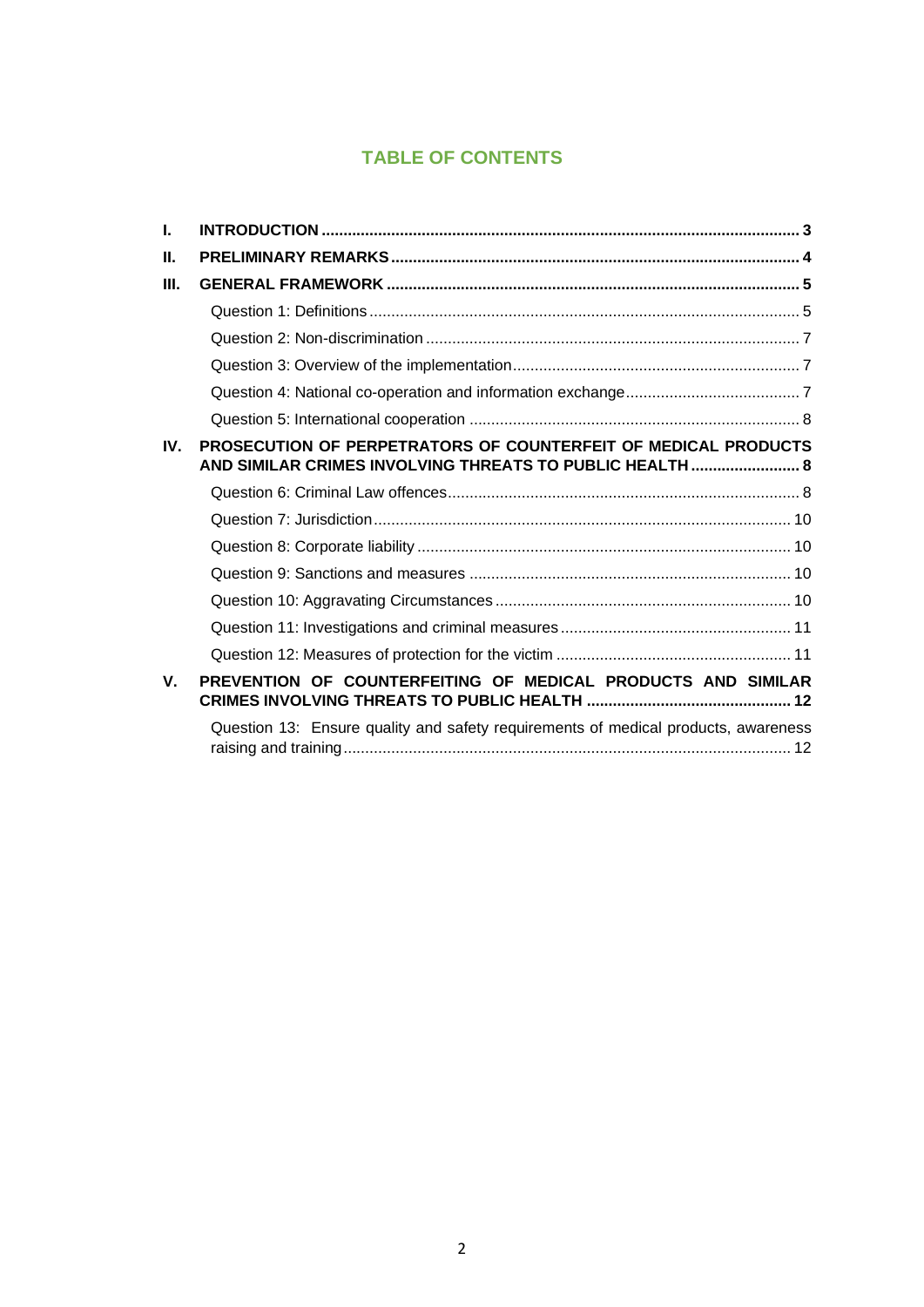## <span id="page-2-0"></span>**I. INTRODUCTION**

- 1. The Council of Europe Convention on the counterfeiting of medical products and similar crimes involving threats to public health<sup>1</sup> (hereinafter "the MEDICRIME Convention" or "the Convention"), which entered into force in January 2016, requires criminalisation of the manufacturing of counterfeit medical products, of the supplying, offering to supply and trafficking in counterfeit medical products, of the falsification of documents and of the unauthorised manufacturing or unauthorised supplying of medicinal products and of the placing on the market of medical devices which do not comply with conformity requirements. The Convention provides a framework for national and international cooperation across the different sectors of the public administration, measures for coordination at national level, preventive measures for use by public and private sectors and protection of victims and witnesses. Furthermore, it foresees the establishment of a monitoring body to oversee the implementation of the Convention by the States Parties.
- 2. The Committee of the Parties to the Convention (also known as the "MEDICRIME Committee"), established to monitor whether Parties effectively implement the Convention, decided that:
	- *1. Following ratification and within six months from the entry into force of the MEDICRIME Convention in respect of the Party concerned, every Party to the Convention shall be required to reply to a questionnaire aimed at providing the MEDICRIME Committee with a general overview of its legislativepractice, institutional framework and policies for the implementation of the Convention at the national, regional and local levels. Thereafter, the Parties should regularly inform the MEDICRIME Committee of any substantial changes to the situation described in their replies to the general overview questionnaire.*
	- *2. States which have signed the Convention shall be invited to reply to the questionnaire referred to in paragraph 1 of this rule.*
	- *3. The secretariat shall compile the replies received and make them public on the Committee's website<sup>2</sup> .*
- 3. In accordance with Rule 26 of the Committee's Rules of Procedure:

## *" (…)*

- *2. The secretariat shall address such questionnaires to the Parties through the member in the MEDICRIME Committee representing the Party to be monitored and who will act as "contact point".*
- *3. Parties shall coordinate with their respective domestic authorities to collect replies, which shall be submitted to the secretariat in one of the official languages of the Council of Europe within the time limit set by the MEDICRIME Committee. The replies to the questionnaire shall be detailed, as comprehensive as possible, answer*

 $1$  Council of Europe Convention on the counterfeiting of medical products and similar crimes involving threats to public health, CETS No. 211, Article 1, para. 2.

<sup>2</sup> MEDICRIME Committee's Rules of Procedure, Rule 24.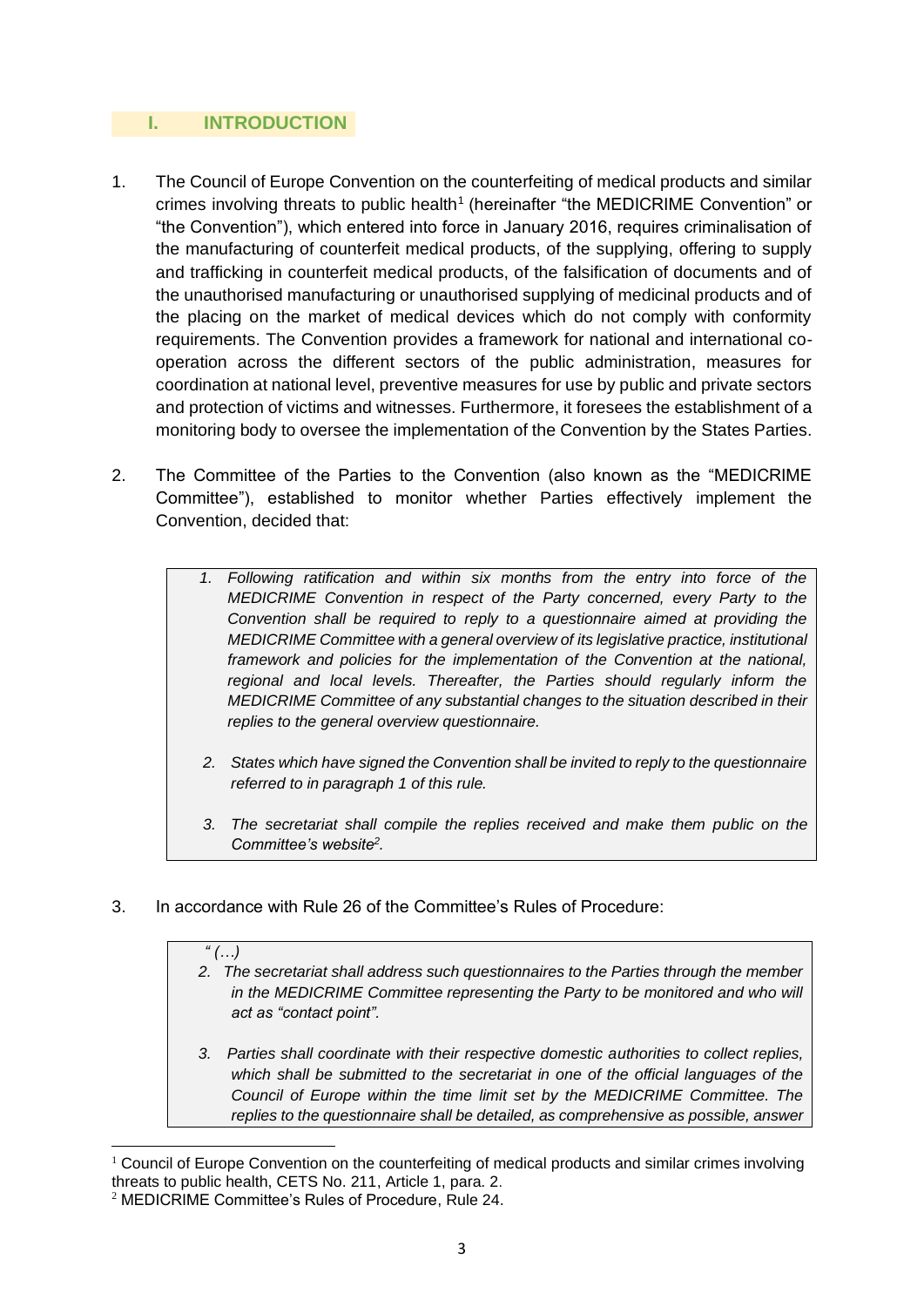*all questions and contain all relevant reference texts. The replies shall be made public, unless a Party makes a reasoned request to the MEDICRIME Committee to keep its reply confidential.*

- *4. The MEDICRIME Committee may also receive information on the implementation of the Convention from non*‐*governmental organisations and civil society involved in preventing and combating the counterfeiting of medical products and similar crimes involving threats to public health, in one of the official languages of the Council of Europe and within the time-limit set by the MEDICRIME Committee. The secretariat transmits these comments to the Party or Parties concerned.*
- 5. *The secretariat may request additional information if it appears that the replies are not exhaustive or are unclear. Where warranted, with the consent of the Party or Parties concerned and within the limits of budgetary appropriations, the Bureau may decide to carry out an on-site visit to the Party or Parties concerned to clarify the situation. The bureau shall establish guidance as to the procedure governing the onsite visits."*
- 4. The purpose of this general questionnaire is to collect information to provide the MEDICRIME Committee with an overview of the situation, which will constitute the general framework within which it will assess replies by Parties to the thematic questionnaire for the first monitoring round (see Rule 24 of the MEDICRIME Committee's Rules of Procedure).

## <span id="page-3-0"></span>**II. PRELIMINARY REMARKS**

- 5. The provisions of the MEDICRIME Convention have been grouped under different sections in this questionnaire without necessarily following the structure of the Convention. This methodological choice in no way intends to prioritise the various provisions of the Convention: equal importance is attached to all rights and principles therein.
- 6. Parties will be invited to update their replies to this general questionnaire when they will receive the next thematic questionnaire. Responses to a thematic questionnaire should therefore be interrelated and combined with the responses provided in the context of this questionnaire.
- 7. Parties are kindly requested to:
	- specify which state body/agency was responsible for collecting the replies to this questionnaire and which state bodies/agencies (and, at the discretion of the country, where relevant, civil society and external contributors) contributed to responding to this questionnaire;
	- answer the questions with regard to central, regional and local levels to the extent possible. Federal states may, in respect of their sovereign entities, answer the questions in a summarised way;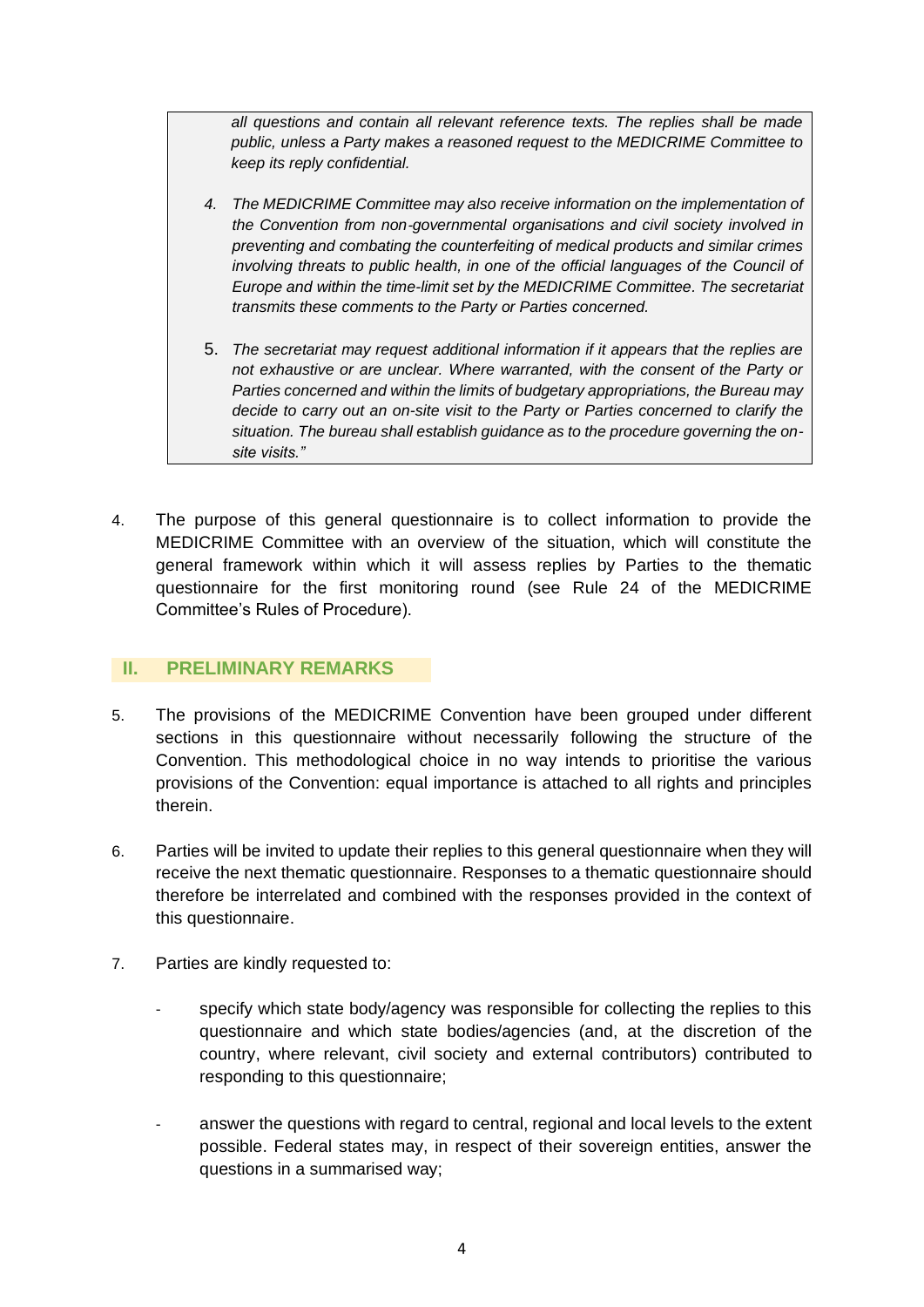- answer the questions from a non-discriminatory perspective (for example, related to gender) 3 , i.e. specifying, where relevant, whether and how measures for victims and/or offenders take into account gender-specific requirements;
- bear in mind that when replying to questions related to "internal law" reference should also be made to the relevant case law;
- provide, whenever questions/answers refer to it, the relevant text (or a summary) of legislation or other regulations in English or French;
- if some of the questions below correspond to questions put to Parties by other bodies of the Council of Europe or other organisations (whether or not these are governmental bodies), Parties may refer to their initials answers (by providing a link to the relevant replies or by copying their answers) and update the information where necessary.
- in responding to questions, if you agree, please provide a reference to the legal provision. If you do not agree, please provide an explanation.

## <span id="page-4-0"></span>**III. GENERAL FRAMEWORK**

## <span id="page-4-1"></span>**Question 1: Definitions**

- a. Does the understanding of "medical product" under your internal law correspond to that set out in **Article 4, letter (a)**, i.e. "medicinal products and medical devices"?
- b. Does the understanding of "medicinal product" under your internal law correspond to that set out in **Article 4, letter (b)**, i.e. "medicines for human and veterinary use which may be:
	- i. any substance or combination of substances presented as having properties for treating or preventing disease in humans or animals;
	- ii. any substance or combination of substances which may be used in or administered to human beings or animals either with a view to restoring, correcting or modifying physiological functions by exerting a pharmacological, immunological or metabolic action, or to making a medical diagnosis;
	- iii. an investigational medicinal product"?
- c. Does the understanding of "active substance" under your internal law correspond to that set out in **Article 4, letter (c)**, i.e. "any substance or mixture of substances that is designated to be used in the manufacture of a medicinal product, and that, when used in the production of a medicinal product, becomes an active ingredient of the medicinal product"?
- d. Does the understanding of "excipient" under your internal law correspond to that set out in **Article 4, letter (d)**, i.e. "any substance that is not an active substance or a

<sup>&</sup>lt;sup>3</sup> As envisaged in Art. 2 of the MEDICRIME Convention.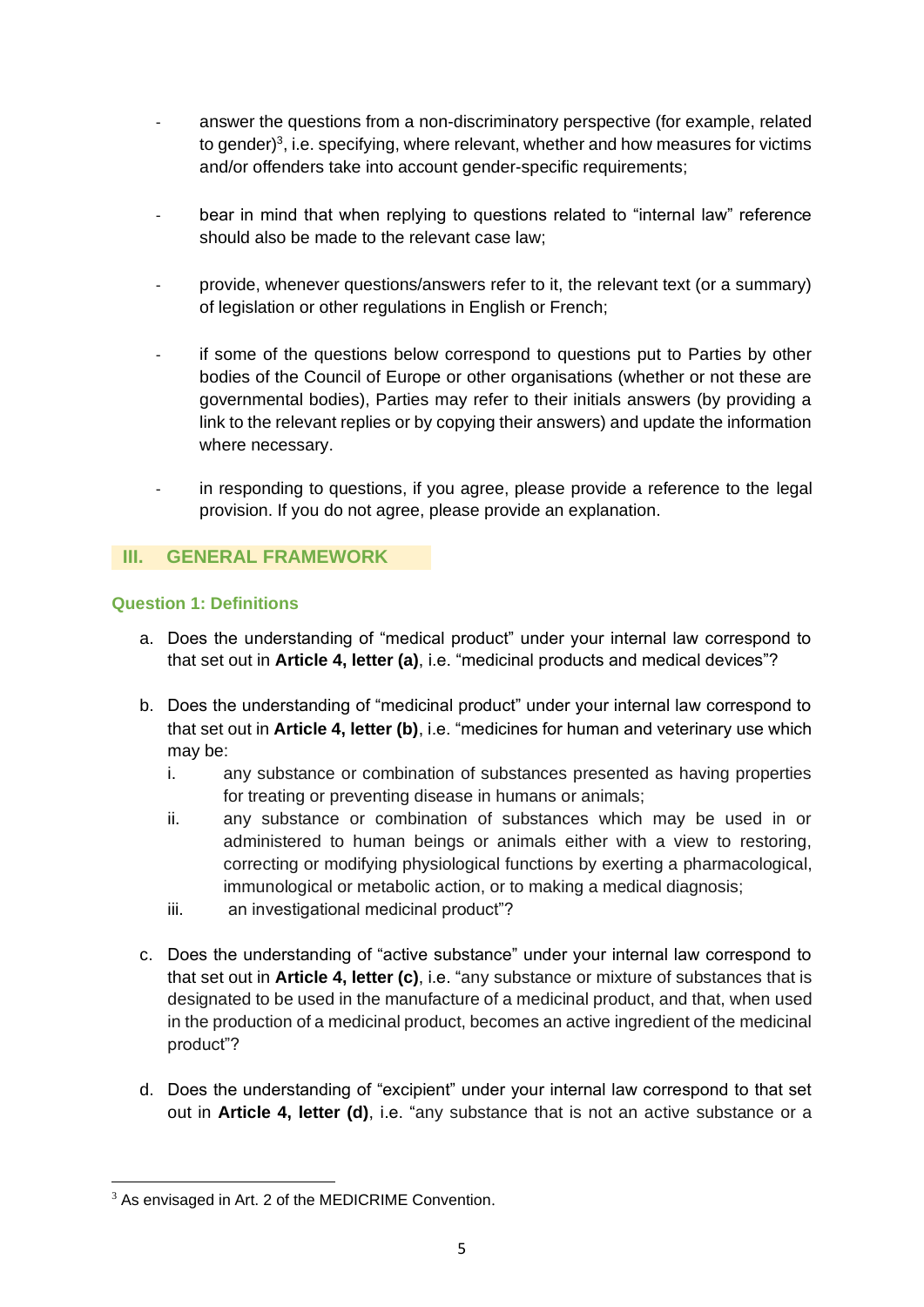finished medicinal product, but is part of the composition of a medicinal product for human or veterinary use and essential for the integrity of the finished product"?

- e. Does the understanding of "medical devices" under your internal law correspond to that set out in **Article 4, letter (e)**, i.e. "any instrument, apparatus, appliance, software, material or other article, whether used alone or in combination, including the software, designated by its manufacturer to be used specifically for diagnostic and/or therapeutic purposes and necessary for its proper application, designated by the manufacturer to be used for human beings for the purpose of:
	- i. diagnosis, prevention, monitoring, treatment or alleviation of disease;
	- ii. diagnosis, monitoring, treatment, alleviation of or compensation for an injury or handicap;
	- iii. investigation, replacement or modification of the anatomy or of a physiological process;
	- iv. control of conception;

and which does not achieve its principal intended action in or on the human body by pharmacological, immunological or metabolic means, but which may be assisted in its function by such means"?

- f. Does the understanding of "accessory" under your internal law correspond to that set out in **Article 4, letter (f)**, i.e. "an article which whilst not being a medical device is designated specifically by its manufacturer to be used together with a medical device to enable it to be used in accordance with the use of the medical device intended by the manufacturer of the medical device"?
- g. Do the understanding of "parts" and "materials" under your internal law correspond to that set out in **Article 4, letter (g)**, i.e. "all parts and materials constructed and designated to be used for medical devices and that are essential for the integrity thereof"?
- h. Does the understanding of "document" under your internal law correspond to that set out in **Article 4, letter (h)**, i.e. "any document related to a medical product, an active substance, an excipient, a part, a material or an accessory, including the packaging, labeling, instructions for use, certificate of origin or any other certificate accompanying it, or otherwise directly associated with the manufacturing and/or distribution thereof"?
- i. Does the understanding of "manufacturing" under your internal law correspond to that set out in **Article 4, letter (i)**, i.e.
	- i. "as regards a medicinal product, any part of the process of producing the medicinal product, or an active substance or an excipient of such a product, or of bringing the medicinal product, active substance or excipient to its final state;
	- ii. as regards a medical device, any part of the process of producing the medical device, as well as parts or materials of such a device, including designing the device, the parts or materials, or of bringing the medical device, the parts or materials to their final state;
	- iii. as regards an accessory, any part of the process of producing the accessory, including designing the accessory, or of bringing the accessory to its final state"?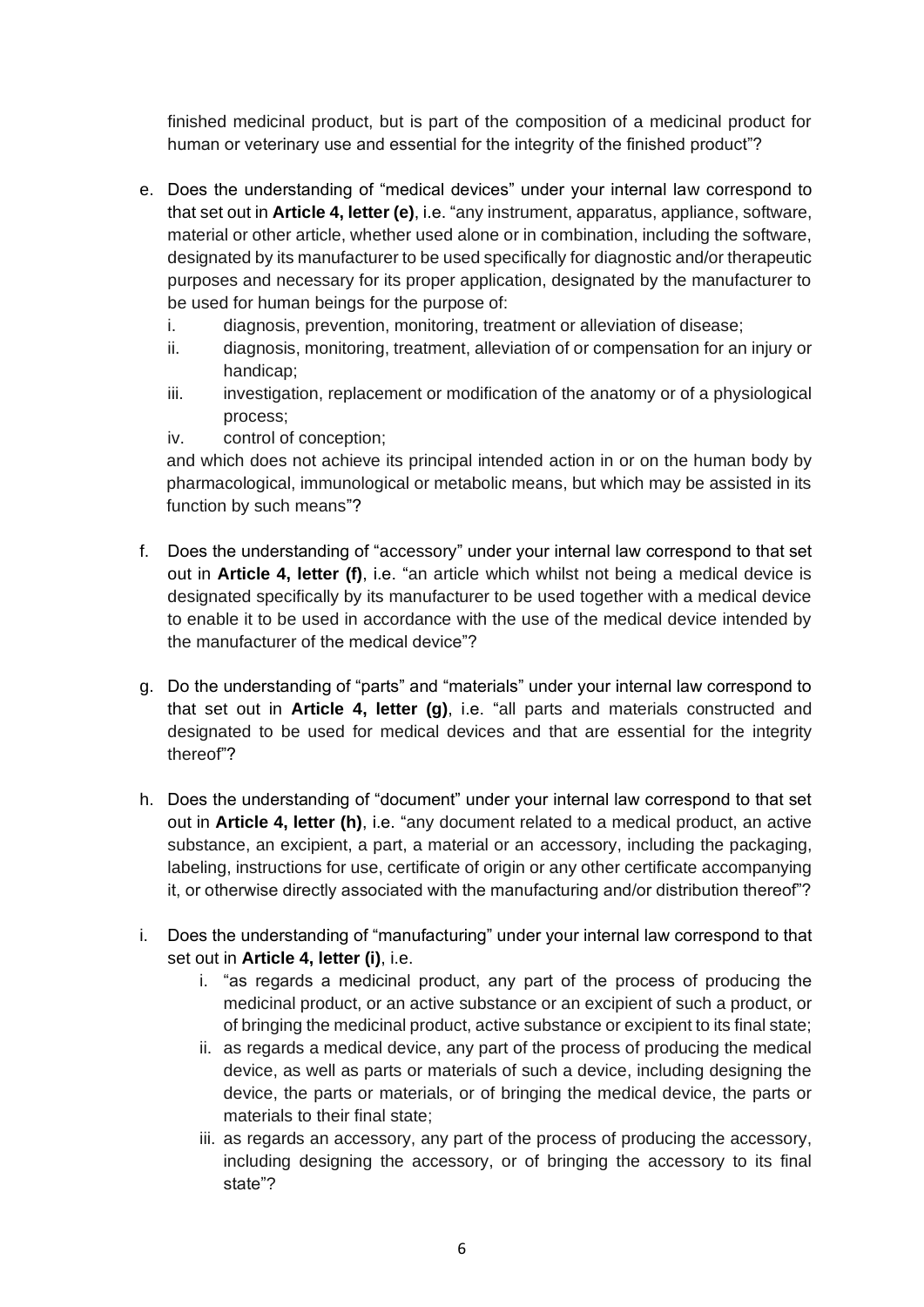- j. Does the understanding of "counterfeit" under your internal law correspond to that set out in **Article 4, letter (j)**, i.e. "a false representation as regards identity and/or source"?
- k. Does the understanding of "victim" under your internal law correspond to that set out in **Article 4, letter (k)**, i.e. "any natural person suffering adverse physical or psychological effects as a result of having used a counterfeit medical product or a medical product manufactured, supplied or placed on the market without authorisation or without being in compliance with the conformity requirements as described in Article 8"?

## <span id="page-6-0"></span>**Question 2: Non-discrimination**

Is discrimination, on grounds such as the ones mentioned in the indicative list in **Article 2**, prohibited in the implementation of the Convention, in particular in the enjoyment of the rights guaranteed by it? If so, please specify. If not, please justify.

## <span id="page-6-1"></span>**Question 3: Overview of the implementation**

Please indicate (without entering into details):

- a. the main legislative or other measures to combat counterfeiting of medical products and similar crimes involving threats to public health in accordance with the Convention;
- b. whether your country has adopted a national strategy and/or Action Plan to combat counterfeiting of medical products and similar crimes involving threats to public health. If so, please specify the main fields of action and the body/bodies responsible for its/their implementation;
- c. If there has not been any adoption of a national strategy and/or Action Plan to combat counterfeiting of medical products and similar crimes involving threats to public health, whether there is a strategy and /or Action Plan by a particular Ministry or State Agency that leads on this nationally.

## <span id="page-6-2"></span>**Question 4: National co-operation and information exchange**

- a. Please describe how co-operation and exchange of information is ensured between representatives of health authorities, law-enforcement (e.g. police and customs authorities) and other competent authorities in order to prevent and combat effectively the counterfeiting of medical products and similar crimes involving threats to public health (**Article 17, para. 1**);
- b. Is any form of cooperation between the competent authorities and the commercial and industrial sectors promoted as regards risk management of counterfeit medical products and similar crimes involving threats to public health? (**Article 17, para. 2**)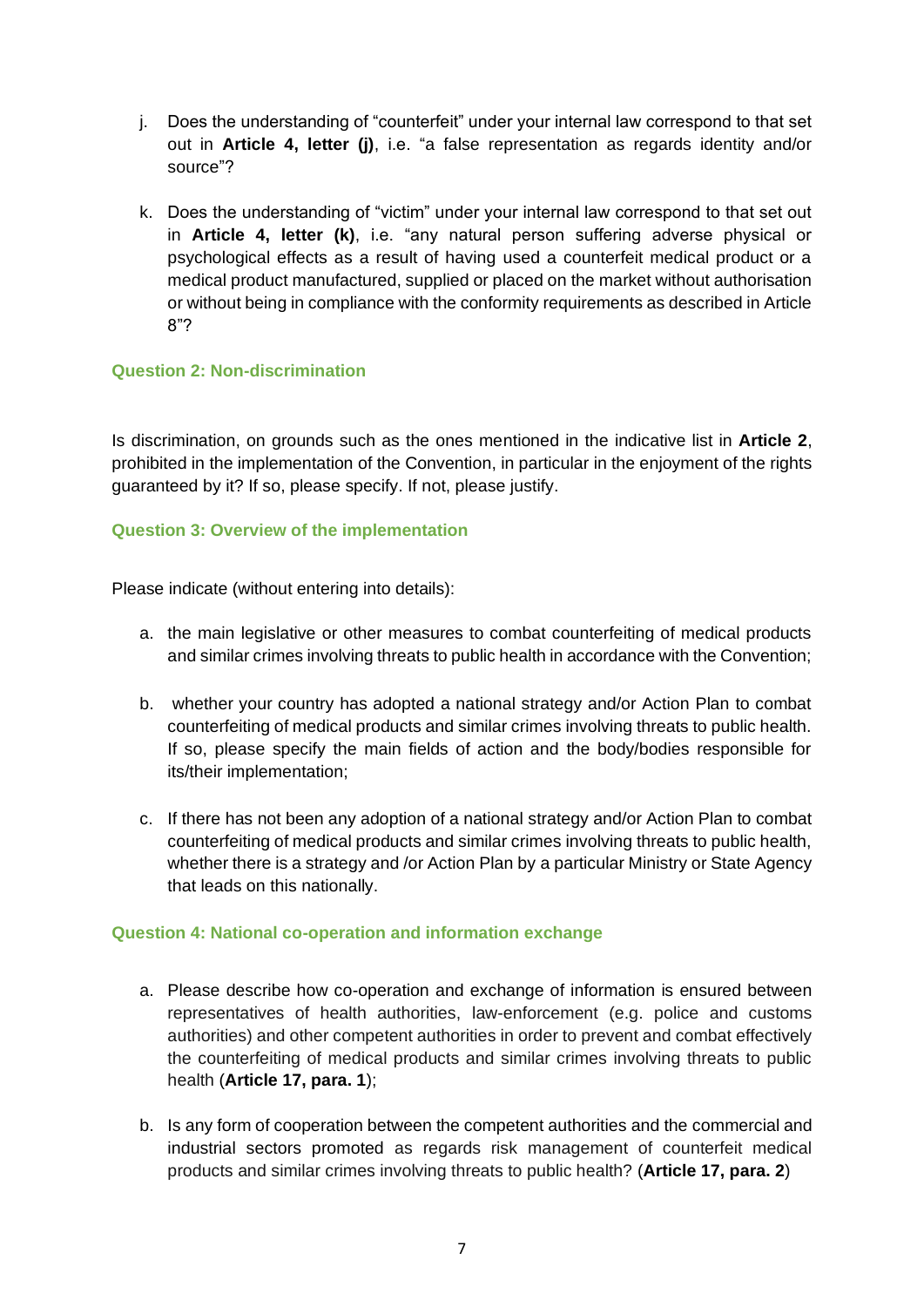- c. Which legislative or other structured measures have been taken to set up or strengthen mechanisms for:
	- receiving and collecting information and data, including through contact points, at national or local levels and in collaboration with private sector and civil society, for the purpose of preventing and combating the counterfeiting of medical products and similar crimes involving threats to public health? (**Article 17, para. 3, letter (a)**);
	- making available the information and data obtained by the health authorities, customs, police and other competent authorities for the co-operation between them? (**Article 17, para. 3, letter (b)**);
- d. Please indicate the persons, units or services in charge of this co-operation and information exchange in the field of the MEDICRIME Convention. Please indicate how they are trained for this purpose and how resources are secured for it/them (**Article 17, para. 4**);

## <span id="page-7-0"></span>**Question 5: International cooperation**

- a. Please indicate the national contact point responsible for transmitting and receiving requests for information and/or co-operation in connection with the fight against counterfeiting of medical products and similar crimes involving threats to public health (**Article 22, para. 2**).
- b. Has your country integrated prevention and the fight against counterfeiting of medical products and similar crimes involving threats to public health in assistance programmes for development provided for the benefit of third states (**Article 22, para. 3**)? Please give examples.

# <span id="page-7-1"></span>**IV. PROSECUTION OF PERPETRATORS OF COUNTERFEIT OF MEDICAL PRODUCTS AND SIMILAR CRIMES INVOLVING THREATS TO PUBLIC HEALTH**

## <span id="page-7-2"></span>**Question 6: Criminal Law offences**

- a. Please indicate whether the intentional conducts in the box below are considered criminal offences in internal law.
- b. Do the offences in your internal laws require intentional conduct? If no, please provide information.
- c. Please highlight whether there are any other offences not included in the box below that involves counterfeit of medical products and similar crimes involving threats to public health in your country? Please provide their definitions and specify in which act these are included;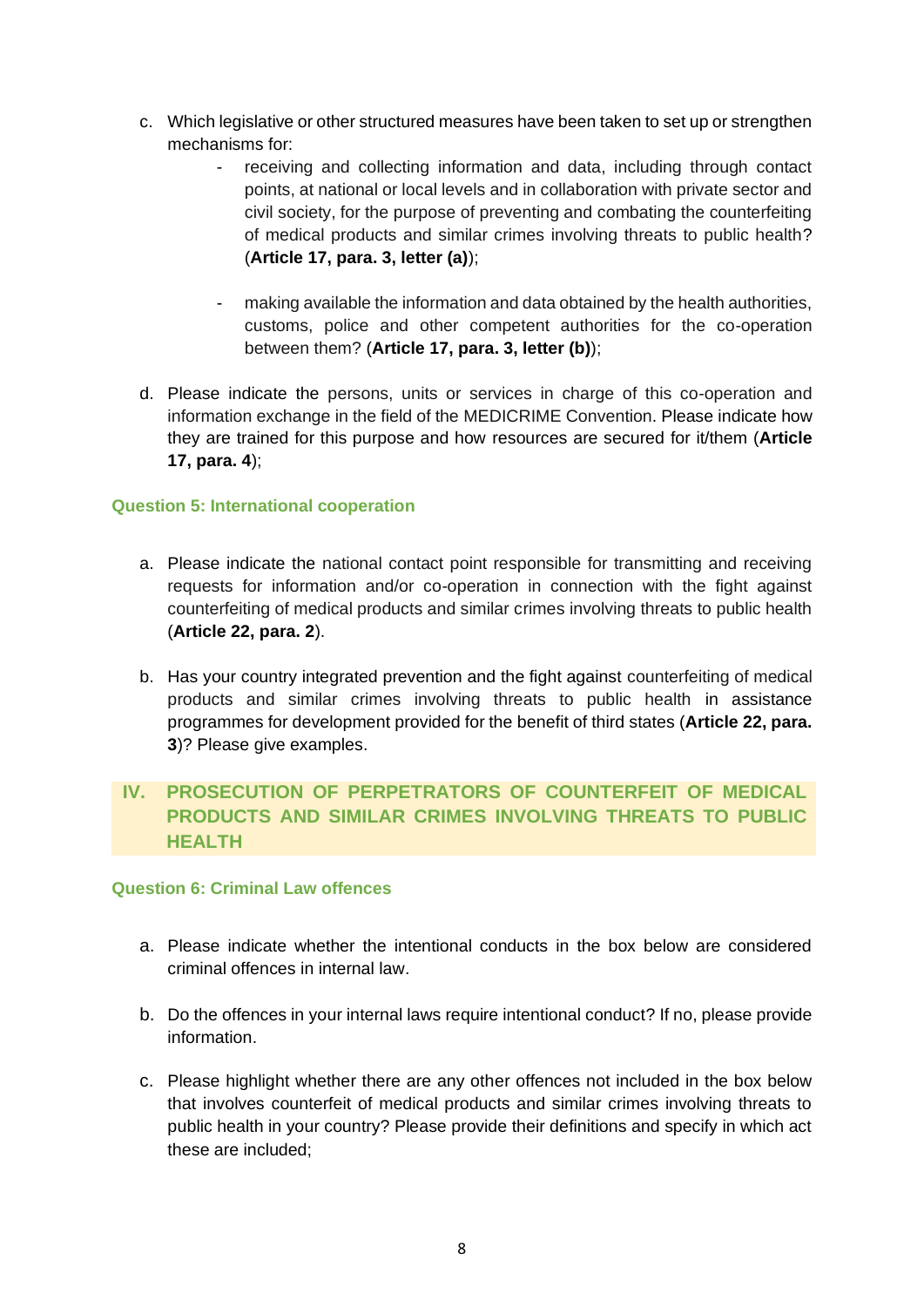#### *Article 5 – Manufacturing of counterfeits*

- *1 Each Party shall take the necessary legislative and other measures to establish as offences under its domestic law, the intentional manufacturing of counterfeit medical products, active substances, excipients, parts, materials and accessories.*
- *2 As regards medicinal products and, as appropriate, medical devices, active substances and excipients, paragraph 1 shall also apply to any adulteration thereof.*
- *3 Each State or the European Union may, at the time of signature or when depositing its instrument of ratification, acceptance or approval, by a declaration addressed to the Secretary General of the Council of Europe, declare that it reserves the right not to apply, or to apply only in specific cases or conditions, paragraph 1, as regards excipients, parts and materials, and paragraph 2, as regards excipients.*

#### *Article 6 – Supplying, offering to supply, and trafficking in counterfeits*

- *1 Each Party shall take the necessary legislative and other measures to establish as offences under its domestic law, when committed intentionally, the supplying or the offering to supply, including brokering, the trafficking, including keeping in stock, importing and exporting of counterfeit medical products, active substances, excipients, parts, materials and accessories.*
- *2 Each State or the European Union may, at the time of signature or when depositing its instrument of ratification, acceptance or approval, by a declaration addressed to the Secretary General of the Council of Europe, declare that it reserves the right not to apply, or to apply only in specific cases or conditions, paragraph 1, as regards excipients, parts and materials.*

#### *Article 7 – Falsification of documents*

- *1 Each Party shall take the necessary legislative and other measures to establish*  as offences under its domestic law the making of false documents or the act of *tampering with documents, when committed intentionally.*
- *2 Each State or the European Union may, at the time of signature or when depositing its instrument of ratification, acceptance or approval, by a declaration addressed to the Secretary General of the Council of Europe, declare that it reserves the right not to apply, or to apply only in specific cases or conditions, paragraph 1, as regards documents related to excipients, parts and materials*

#### *Article 8 – Similar crimes involving threats to public health*

*Each Party shall take the necessary legislative and other measures to establish as offences under its domestic law, when committed intentionally, in so far as such an activity is not covered by Articles 5, 6 and 7:*

- *a the manufacturing, the keeping in stock for supply, importing, exporting, supplying, offering to supply or placing on the market of:*
	- *i medicinal products without authorisation where such authorisation is required under the domestic law of the Party; or*
	- *ii medical devices without being in compliance with the conformity requirements, where such conformity is required under the domestic law of the Party;*
- *b the commercial use of original documents outside their intended use within the legal medical product supply chain, as specified by the domestic law of the Party.*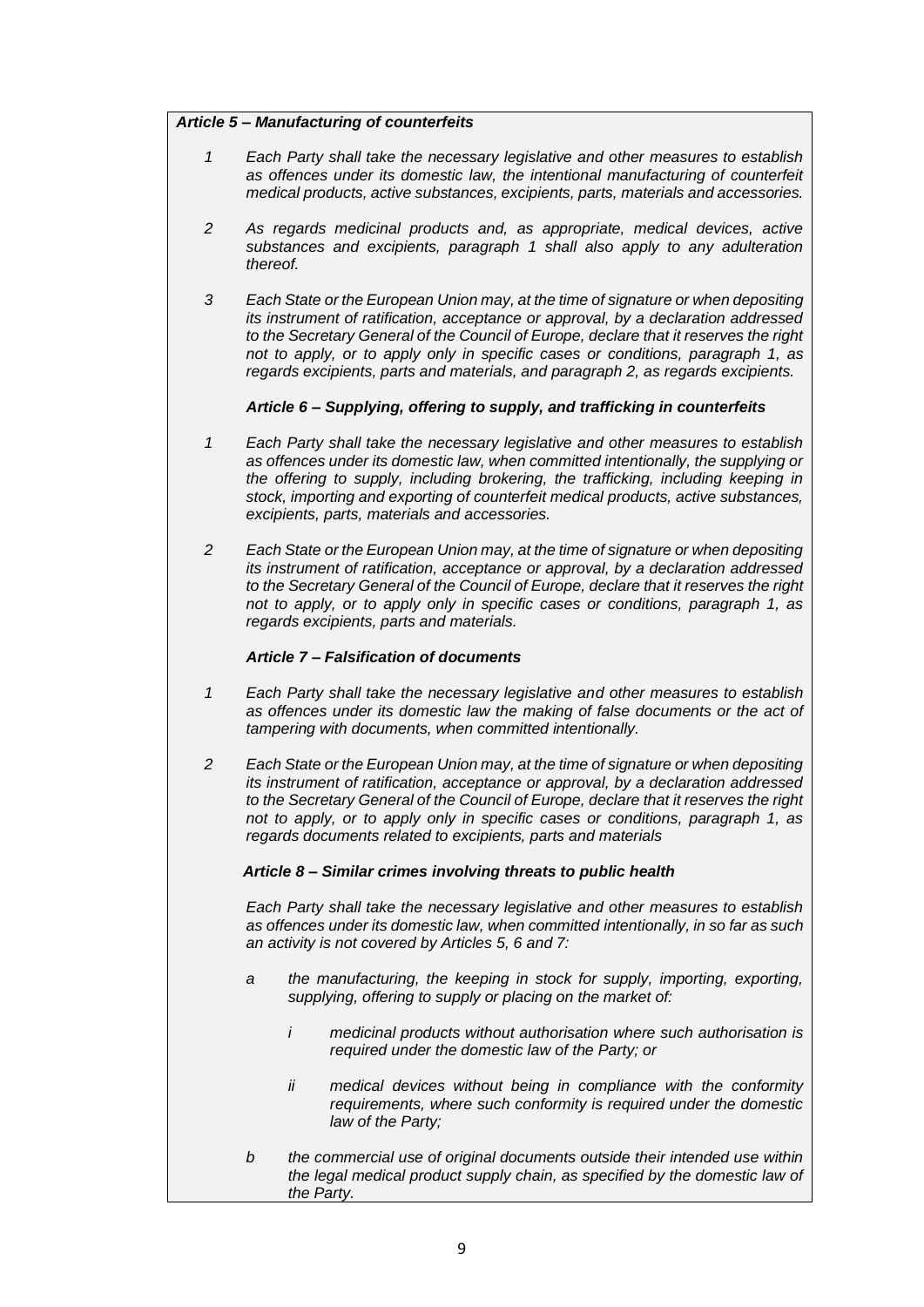#### *Article 9 – Aiding or abetting and attempt*

- *1 Each Party shall take the necessary legislative and other measures to establish as offences when committed intentionally, aiding or abetting the commission of any of the offences established in accordance with this Convention.*
- *2 Each Party shall take the necessary legislative and other measures to establish as an offence the intentional attempt to commit any of the offences established in accordance with this Convention.*
- *3 Each State or the European Union may, at the time of signature or when depositing its instrument of ratification, acceptance or approval, by a declaration addressed to the Secretary General of the Council of Europe, declare that it reserves the right not to apply, or to apply only in specific cases or conditions, paragraph 2 to offences established in accordance with Articles 7 and 8.*

## <span id="page-9-0"></span>**Question 7: Jurisdiction**

With regard to the offences referred to in question 6, please indicate which jurisdiction rules apply. Please specify under which conditions, if required (**Article 10, Explanatory Report, paras. 69-78**).

### <span id="page-9-1"></span>**Question 8: Corporate liability**

Does your system provide that a legal person may be held liable for an offence established in accordance with **Article 11**? Please specify under which conditions.

#### <span id="page-9-2"></span>**Question 9: Sanctions and measures**

- a. Please indicate which sanctions internal law provides for the criminal offences established in accordance with the Convention with regard to both natural and legal persons. Please specify whether the sanctions are criminal, civil and/or administrative sanctions (**Article 12, Explanatory Report, paras. 84-91**);
- b. Which legislative or other measures have been taken to provide for the possibility of taking into account final sentences passed by another Party in relation to the offences established in accordance with the Convention? Please provide details and describe any good practice resulting from the taking of these measures (**Article 14, Explanatory Report, paras. 100-105**).

#### <span id="page-9-3"></span>**Question 10: Aggravating Circumstances**

Please indicate which of the circumstances referred to in **Article 13**, in so far as they do not already form part of the constituent elements of the offence, may, in conformity with the relevant provisions of internal law, be taken into consideration in your legal system as aggravating circumstances in the determination of the sanctions in relation to the offences established in accordance with this Convention (**Explanatory Report, paras. 92-99**).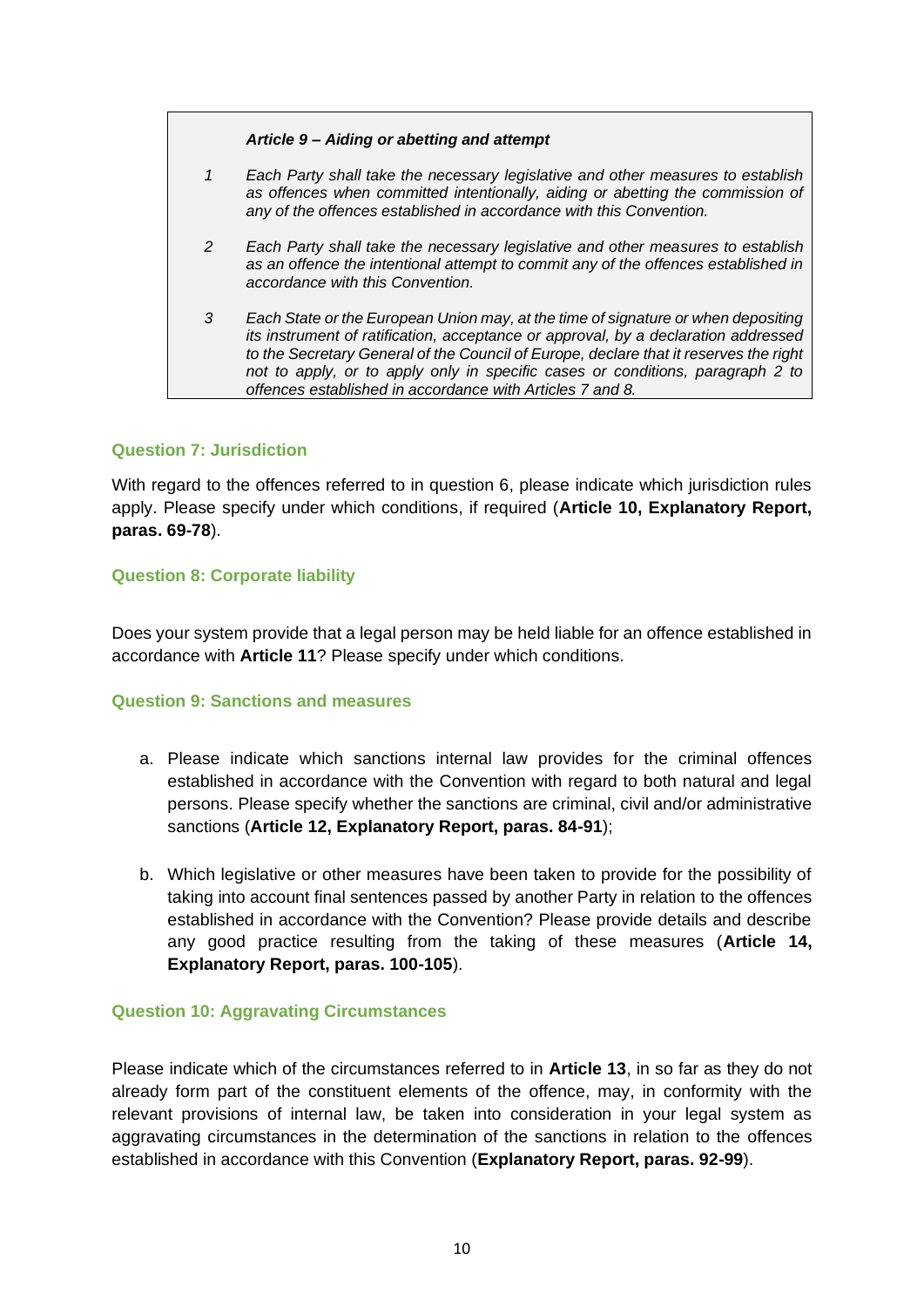### <span id="page-10-0"></span>**Question 11: Investigations and criminal measures**

- a. Which legislative or other measures have been taken to ensure that investigations or prosecutions of offences established in accordance with the Convention shall not be subordinate to a complaint and that the proceedings may continue even if the victim has withdrawn his or her statement? (**Article 15, Explanatory Report, para. 106**).
- b. Please indicate the persons, units or services or other formalised or agreed arrangements in charge of criminal investigations in the field of MEDICRIME Convention. Please indicate how specialisation in this field is achieved and how resources are secured for it/them (**Article 16, para. 1, Explanatory Report, paras. 107-110**).
- c. Please describe under which circumstances carrying out financial investigations, the use of covert operations, of controlled delivery and of other special investigative techniques by authorities is allowed in relation to the investigation of the offences established in accordance with the Convention (**Article 16, para. 2**).

## <span id="page-10-1"></span>**Question 12: Measures of protection for the victim**

- a. Please describe the measures taken to (**Article 19**):
	- ensure that victims have access to information relevant to their case and which is necessary for the protection of their health;
	- assist victims in their physical, psychological and social recovery;
	- provide for the right of victims to compensation from the perpetrators.
- b. Please describe the measures taken to inform victims of their rights, the services at their disposal, the follow-up given to their complaint, the charges, the general progress of the investigation or proceedings, and their role as well as the outcome of their cases (**Article 20, para. 1, letter (a) and para. 2**).
- c. Please also indicate which measures have been taken to enable the victim to be heard, to supply evidence and to choose the means of having his/her views, needs and concerns presented, directly or through an intermediary, and considered (**Article 20, para. 1, letter (b)**);
- d. What kind of support services are provided to victims so that their rights and interests are duly presented and taken into account? (**Article 20, para. 1, letter (c)**)
- e. Please describe the measures taken to provide the safety of the victims, their families and witnesses from intimidation and retaliation (**Article 20, para. 1, letter (d)**);
- f. Please specify under which conditions victims of the offences established according to the Convention have access to legal aid provided free of charge (**Article 20, para. 3**).
- g. Which legislative or other measures have been taken to ensure that victims of an offence established in accordance with the Convention in the territory of a Party other